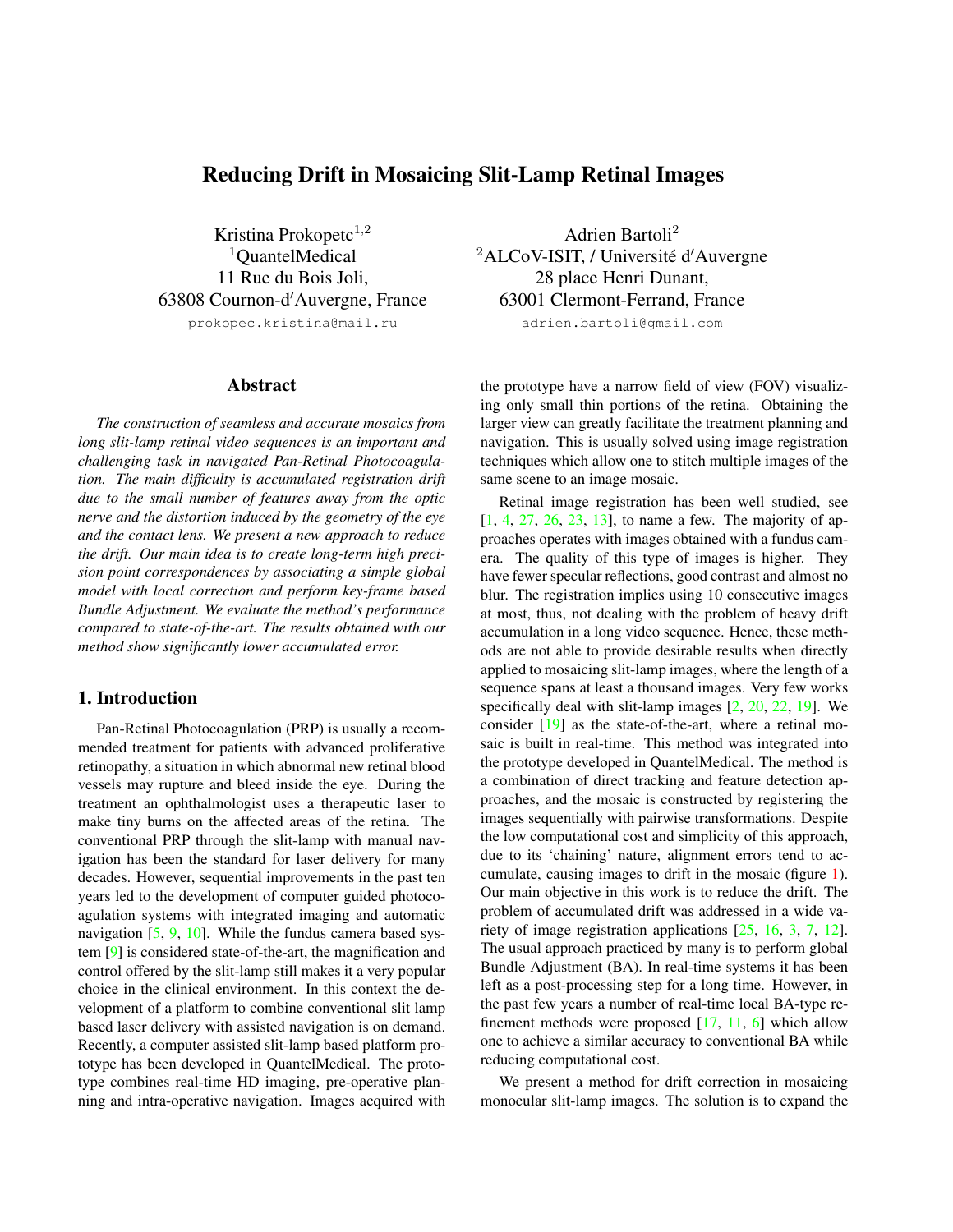<span id="page-1-1"></span><span id="page-1-0"></span>

Figure 1: (Best viewed electronically) Examples of mosaics obtained with [\[19\]](#page-7-12). *(a)* - registration drift is visible through the mismatched vascular structure, *(b)* - example with drift induced blurred regions and duplication. Visual assessment was performed by and expert.

span of tracks across the images. Our methodology relies on three main assumptions: *(i)* point correspondences presented in multiple views provide more constraints, *(ii)* a simple global motion model associated with local correction can be used to predict the track location, this may help to obtain tracks longer than short-inter-frames with improved precision, *(iii)* using a simple global model to initialize key-frame based local BA can be as accurate as performing global BA while being less computationally expensive. We perform partial assesment of our approach and evaluate it against state-of-the-art [\[19\]](#page-7-12).

### 2. Methodology

Our algorithm consists of the following steps: *(1) Initialization* with a key-point detector, *(2) Motion Estimation* based on key-frames selection, *(3) Prediction*, using a popular tracking algorithm, *(4) Track Correction* using a simple global model with local adjustment *(5) Key-frame Instantiation and Local BA*. The detailed description is given in the subsequent paragraphs.

### 2.1. Initialization

We use latin bold to refer to key-points (such as **p**) and Greek chatacter  $\tau$  to refer to point tracks. Frame indexing is denoted as  $f = 1, ..., n_f$  and  $k = 1, ..., n_k$  is used for key-frame indexing. We start by obtaining a set of keypoints  $\{p_i\}_{i=1}^{n_i}$  detected on the first frame  $I_{f=1}$  and defining an initial set of tracks  $\{\tau_j\}_{j=1}^{n_j} = {\{\mathbf{p}_i\}}_{i=1}^{n_i}$ . We also tag the first frame as a key-frame  $I_{f=1} \rightarrow I_{k=1}$ . Here and in the following steps all the computation and processing is performed on the image where only the visible part of the retina is kept and strong specular reflections have been filtered out. A segmentation mask is produced such that image pixels which do not belong to the retina are assigned to zero (i.e. zero-intensity pixels) and to one otherwise. This is done using thresholding followed by morphological refinement [\[19\]](#page-7-12). In the experimental section we assess different types of key-point detectors, SIFT [\[15\]](#page-7-21), the minimum eigen value algorithm (minEig)  $[24]$  and their impact on the performance of the proposed algorithm. We also use a uniform grid of points (UGrid) evenly placed on the area of the visible retina to complement the evaluation.

#### 2.2. Motion Estimation

Inter-frame motion estimation with a simple model as used in [\[19\]](#page-7-12) seems to be robust but inaccurate, typically up to 5 pixels [\[18\]](#page-7-23). We can use this simple global model to create better inter-frame correspondences, and then tracks. The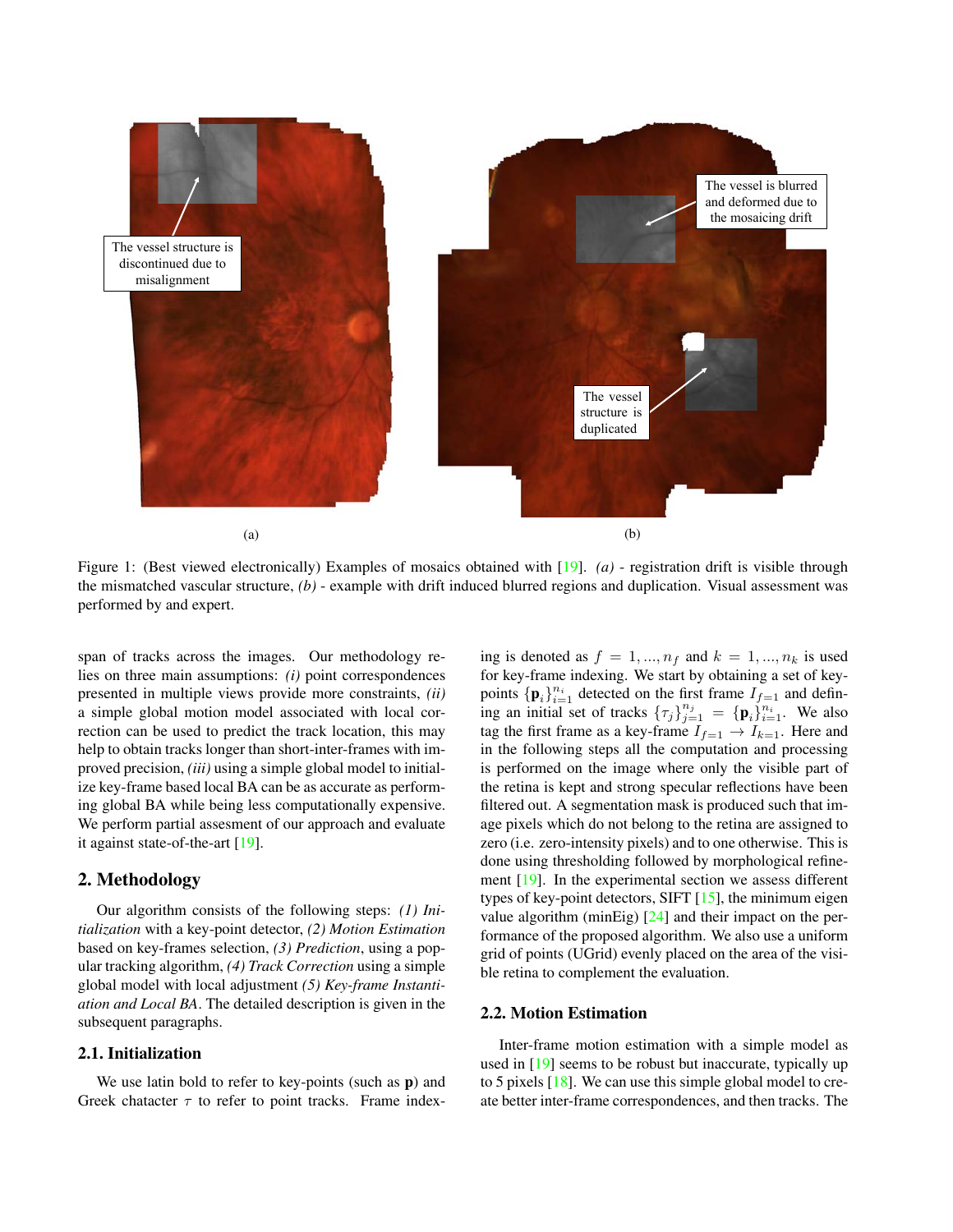<span id="page-2-1"></span>slit-lamp system's optics include several parts moving independently, namely the contact lens and the camera. This complicates the derivation of an accurate, simple and physically valid transformation to relate the images geometrically. We use the affine transformation in our work as a best tradeoff [\[18\]](#page-7-23). When the new frame  $I_f$  comes we estimate the motion to the last key-frame  $A_{f\rightarrow k-1}$  by solving a Linear Least Squares (LLS) problem where we minimize the sum of squared transfer discrepancies:

$$
\tilde{\theta} = \min_{\theta} \sum_{i=1}^{n_i} \| \mathbf{q}_i - w(\mathbf{p}_i; \theta) \|_2^2 \tag{1}
$$

where  $\tilde{\theta}$  is an estimated  $(6 \times 1)$  vector of motion parameters of the last key-frame. The transformation function has the form  $w(\textbf{p};\theta)$  and  $\textbf{p}_i$ ,  $\textbf{q}_i$  are key-point correspondences from the current and the previous frames respectively.

### 2.3. Prediction

We propagate the existing *query* tracks  $\tau_j$  using the Kanade-Lucas-Tomasi (KLT) algorithm [\[21\]](#page-7-24) obtaining *candidate* tracks as:

$$
\tau_j' = \mathcal{KLT}(\tau_j, I_{f-1}, I_f)
$$
 (2)

The key-point associated with the *candidate* track is then checked for zero-intensity (i.e. intensity values of all color channels equal to zero). If true it is then rejected as a faulty prediction because the track is considered valid only if it belongs to the visible part of the retina.

We have chosen KLT as it is an appearance based method which uses local search. It is fast and robust just enough to handle changes between consecutive frames. It can cope with a sudden motion better compared to statistical approaches such as the Extended Kalman Filter (EKF) where the redundancy exists in time.

#### 2.4. Track Correction

We proceed with the refinement procedure to correct the position of the predicted *candidates* (figure [2\)](#page-2-0). We first warp the new image using the previously estimated affine transformation as:

$$
I_f^{\omega} = \omega(I_f, \mathbf{A}_{f \to k-1})
$$
\n(3)

We perform an exhaustive search in a  $5 \times 5$  neighborhood *w* around the *query* tracks locations on the warped image  $I_f^{\omega}$  to find a possible update  $\tilde{\tau}_j$  by minimizing a similarity metric. We search on the warped image because it allows us to find an estimate in a local area which is directly related to the perceived misalignment. We evaluate several metrics in this study, namely the Sum of Squared Distances (SSD), Normalized Cross Correlation (NCC) and Sum of Hamming Distances (SHD). Finally the corrected position

of the predicted tracks locations is computed using the previously estimated motion as:

$$
\bar{\tau}_j = \phi(\tilde{\tau}_j, \mathbf{A}_{f \to k-1}) \tag{4}
$$

where  $\phi$  is the back-warping function.

<span id="page-2-0"></span>

Figure 2: Schematic illustration of track prediction and correction on a sample track  $\tau_i$ .

#### 2.5. Key-frame Instantiation and Local BA

We compute the tracking loss  $L$  in the current frame as the percentage of lost tracks from the last key-frame to provide the condition for inclusion of new key-points and then tracks  $L = \frac{sizeof(\tau \in I_f)100}{sizeof(\tau \in I_f)}$  $\frac{ze_{\theta f}(\tau \in I_f)100}{size_{\theta f}(\tau \in I_k)}$ . This does not indicate re-initialization of the tracking process in case of full occlusion. It rather allows us to assure that sufficiently many points are tracked at all times. Thus, if  $L > 50\%$ , we detect new key-points  $\tau_f^{new}$  as in the *Initialization* step. We then filter out those new tracks which fall in the predefined local neighborhood ( $7 \times 7$  pixels in our experiments) and join the two sets of tracks. This is done to keep new tracks not too close to the existing ones and avoid populating new tracks with redundant locations. Finally, the current frame is tagged as new key-frame  $I_f \rightarrow I_{k+1}$ .

We then invoke a local BA-type routine. The idea is to minimize the reprojection error. An unknown 2D point g is associated with each track  $\tau_{k,j}$  and an affine transform  $w(\mathbf{g}; \theta)$  with each key-frame. The presence/absence of a track in a key-frame is given by an indicator variable  $v_{k,j} \in$  $\{0, 1\}$ . The reprojection error to minimize is:

$$
\min_{\mathbf{g}_j,\theta} \sum_{k=1}^{n_k} \sum_{j=1}^{n_j} v_{k,j} \parallel \tau_{k,j} - w(\mathbf{g};\theta) \parallel_2^2
$$
 (5)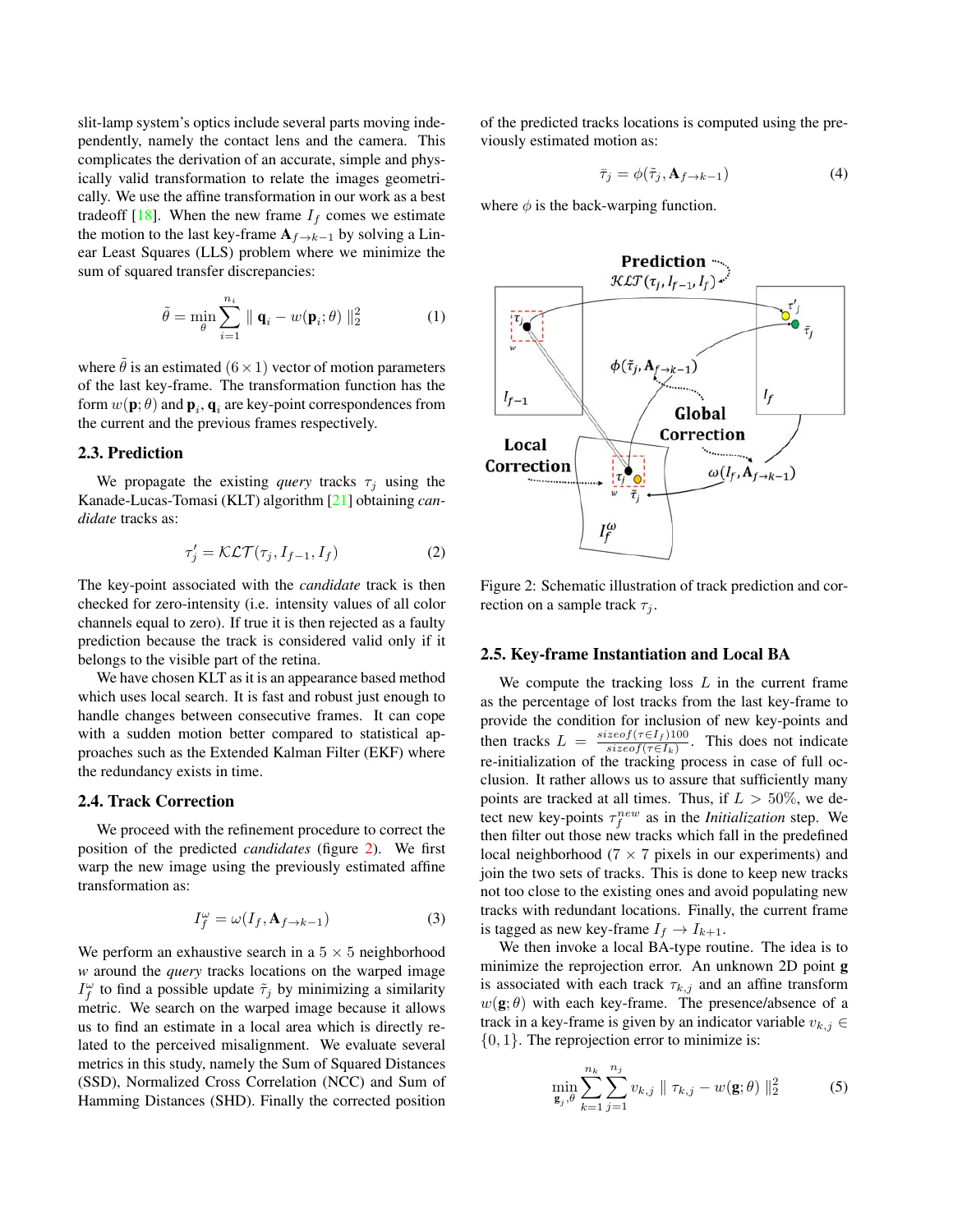<span id="page-3-1"></span>we solve this with matrix factorization in the LLS sense [\[8\]](#page-7-25). We repeat from *Motion Estimation* step for the rest of the sequence.

### 3. Dataset Acquisition

The datasets used for evaluation were obtained from four retinal examination videos (figure [3\)](#page-3-0). The examination was performed on volunteers in the University Hospital of Saint-Etienne, France. The navigated PRP system developed at ´ QuantelMedical was used. The videos were captured with a CCD camera at 60fps. Typical videos are 2-3 minutes long. We took every 5th frame to produce images sequences to simplify the evaluation routine. The imaging set-up implies a fixed camera on the moving base, controlled by the ophthalmologist, which undergoes only translation. Small rotations caused by patient's head tilts occasionally occur. The examination videos are populated with uneven illumination caused by changing exposure settings to adjust to the patient's comfort. The retina is illuminated with a narrow light beam focused using a direct contact lens. The standard way of retinal examination is to perform a closed loop motion starting from the optic nerve, moving to the periphery and coming back. Full occlusion may occur due to a patient's sudden move and/or specular reflections induced by the contact lens. Dealing explicitly with such challenging conditions is out of the scope of this work. Thus, our video samples were chosen in such a way that no full occlusion occurred in a sequence.

### 4. Evaluation

In retinal imaging it is difficult to evaluate mosaicing methods objectively due to the lack of ground-truth for alignment. A method of generating simulated retinal image sets by modeling geometric distortions and the image acquisition process have been proposed for the case of fundus images [\[14\]](#page-7-26). However, in slit-lamp imaging this option is not directly applicable and the adjustment of this technique to our case is out of the scope of this work. Simulation of the imaging process with a virtual camera becomes problematic likewise due to the complexity of the optical set-up. We provide objective quantitative partial performance evaluation of our method in two stages. First, the assessment of the steps of the method which potentially have strong influence on the result evaluated. This is followed by a comparison of the best performing combination to [\[19\]](#page-7-12).

#### 4.1. Does the Metric Matter?

To assess the impact of the chosen local similarity metric on the precision of the track correction we compare different metrics namely SSD, NCC and SHD. Both SSD and NCC metrics were considered as the popular choice in realtime tracking algorithms and due to the simplicity of the

<span id="page-3-0"></span>

Figure 3: (Best viewed electronically) Sample images from different slit-lamp datasets. *(a)* - dataset#1, 253 images, *(b)* - dataset#2, 242 images, *(c)* - dataset#3, 169 images, *(d)* dataset#4, 309 images.

computation. These are correlation based metrics which rely only on the intensity information. The SHD metric on the other hand is well known for its usage in binary feature matching. It is very fast to compute and it captures structural information, which is a favorable feature in case of slit-lamp imaging where illumination variations are often present. We compute the Forward-Backward Consistency (FBC) error. The idea is to track the  $\bar{\tau}_{i,j}$  *backward* continuously performing *Prediction* and *Track Correction* steps. The FBC error is defined as the distance in pixels from the original location of the track to the final location after the backward tracking. We define the acceptance threshold as 3 pixels. Table [1](#page-4-0) shows the computed FBC across datasets.

We calculate FBC every time when the correction step is invoked and take an average among all measurements. We show results for different key-point detectors used to initialize the tracks. As one can see, SHD generally provides a lower error among the datasets while SSD comes second and NCC turned out to be the inferior one.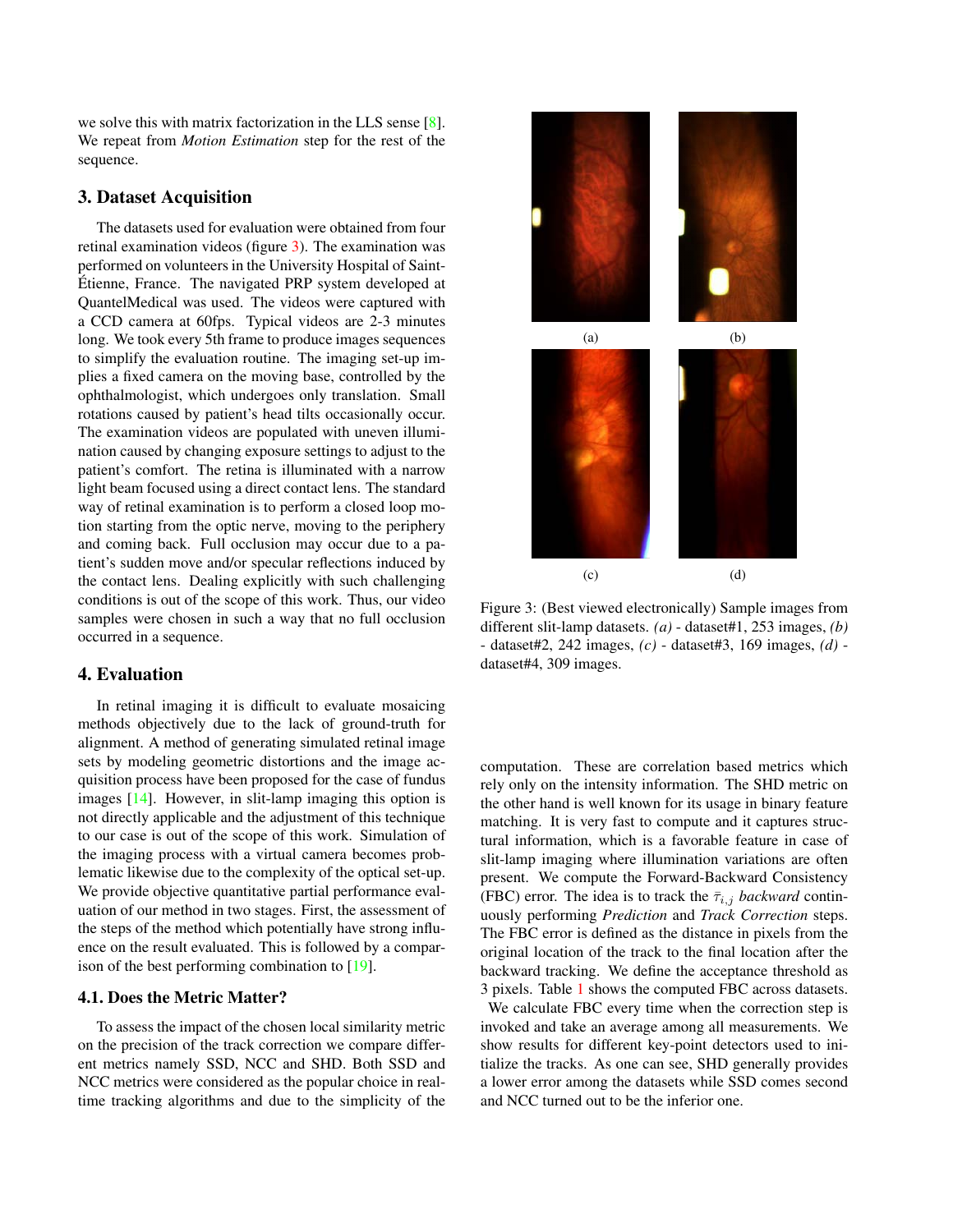<span id="page-4-1"></span>

Figure 4: Number of tracks versus frames. Results show performance with UGrid key-points *(red)*, minEig *(green)* and SIFT key-points *(blue)* respectively on the experiment *without* track correction.

<span id="page-4-0"></span>

|              |                         | dataset#1 | dataset#2 | dataset#3 | dataset#4 |
|--------------|-------------------------|-----------|-----------|-----------|-----------|
|              | <b>SSD</b>              | 3.88      | 2.71      | 4.26      | 3.53      |
| <b>UGrid</b> | NCC                     | 4.29      | 3.41      | 5.34      | 5.23      |
|              | <b>SHD</b>              | 2.82      | 2.70      | 3.82      | 2.36      |
|              | <b>SSD</b>              | 3.47      | 2.64      | 4.71      | 3.15      |
| minEig       | NCC                     | 4.82      | 3.70      | 6.97      | 5.27      |
|              | $SHD$                   | 2.64      | 2.05      | 3.53      | 2.65      |
| <b>SIFT</b>  | SSD                     | 3.56      | 2.70      | 4.21      | 3.95      |
|              | $\overline{\text{NCC}}$ | 3.62      | 3.82      | 5.28      | 5.18      |
|              | <b>SHD</b>              | 2.81      | 2.68      | 3.18      | 2.89      |

Table 1: Forward-Backward Consistency for similarity metrics evaluation.

### 4.2. How Long the Tracks are?

Long-term tracks is a fundamental part of BA-type refinement. Thus, the quality of the method is directly related to the average length of the tracks, the longer the better. We assess the length of the tracks with and without the correction step of our method. To evaluate this we compute the average length of the tracks across different subsets of frames which were established each time a new key-frame was defined. We call it the span, denoted S. We also check the average number of tracks per frame for a given dataset, denoted  $\mu$ , as it has a heavy impact on the propagation of local alignment errors. Finally, we analyze the number of key-frames instantiated for a given dataset, denoted  $\kappa$ , as an additional indicator of track accuracy, the lower the better. The graph plots given in figure [4](#page-4-1) show the number of tracks per frame for tracking without correction using three options to define the key-points. The tracks obtained with UGrid are shown as red curve, minEig is in green and SIFT was used to obtain the tracks which are shown in blue. As one can see, defining the uniform grid of points to initialize the tracks gives higher track/frame rate for the datasets #1 and #2. However, minEig produces more tracks for datasets #3 and #4. One can also see that the second dataset seems to be an easy example due to the the lower amount of spikes presented on the graph. In fact, the spikes on the graph are the events when the new key-frame was instantiated and new tracks were added to the existing ones. Similarly, one can conclude that dataset#4 is the most difficult case for evaluation. This is not only because it has the longest sequence but also because the retina was not prop-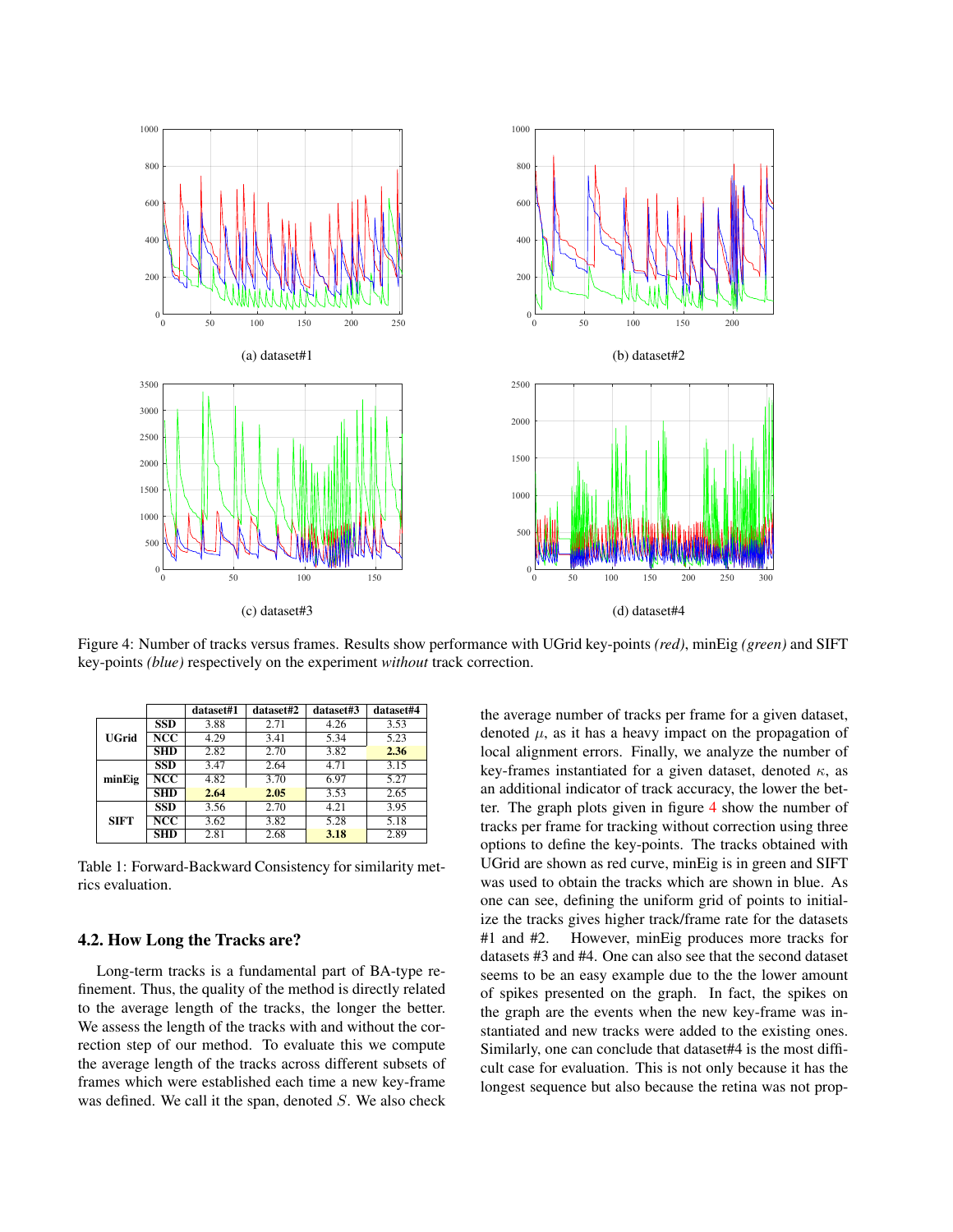<span id="page-5-0"></span>

|           | UGrid |          |                           | minEig         |       |          |                           | <b>SIFT</b>    |       |          |                      |                |
|-----------|-------|----------|---------------------------|----------------|-------|----------|---------------------------|----------------|-------|----------|----------------------|----------------|
|           | $\mu$ | $\kappa$ | $\mathcal{D}$ <i>mean</i> | $\omega_{max}$ | $\mu$ | $\kappa$ | $\mathcal{D}$ <i>mean</i> | $\omega_{max}$ | $\mu$ | $\kappa$ | $\mathcal{Q}_{mean}$ | $\omega_{max}$ |
| dataset#1 | 322   | 19       |                           | 49             | 128   | 29       |                           | 39             | 233   | 19       |                      | 48             |
| dataset#2 | 358   | 19       |                           | 39             | 106   | 25       |                           | 37             | 350   | 17       |                      | 41             |
| dataset#3 | 493   | 30       |                           | 19             | 1398  | 30       |                           | 20             | 372   | 28       |                      | 18             |
| dataset#4 | 321   | 95       |                           |                | 525   | 87       |                           | 12             | 205   | 92       |                      |                |

<span id="page-5-2"></span>Table 2: Tracking statistics *without* track correction.  $\mu$  - average number of tracks per frame,  $\kappa$  - number of key-frames,  $S_{mean}$  - average span,  $S_{max}$  - maximum span.

|           | UGrid |          |                 | minEig         |       |          |                 | <b>SIFT</b>    |       |          |                 |                |
|-----------|-------|----------|-----------------|----------------|-------|----------|-----------------|----------------|-------|----------|-----------------|----------------|
|           | $\mu$ | $\kappa$ | $\omega_{mean}$ | $\omega_{max}$ | $\mu$ | $\kappa$ | $\omega_{mean}$ | $\omega_{max}$ | $\mu$ | $\kappa$ | $\omega_{mean}$ | $\omega_{max}$ |
| dataset#1 | 308   | 15       |                 | 52             | 121   | 28       |                 | 39             | 233   | 16       | 12              | 52             |
| dataset#2 | 359   | 16       | 12              | 44             | 124   | 20       |                 | 35             | 320   | 12       | 10              | 45             |
| dataset#3 | 485   | 24       |                 | 26             | 351   | 26       |                 | 24             | 370   | 27       |                 | 21             |
| dataset#4 | 320   | 90       | ◠               | 12             | 550   | 80       | 4               | 15             | 205   | 86       |                 | 13             |

<span id="page-5-1"></span>Table 3: Tracking statistics *with* track correction.  $\mu$  - average number of tracks per frame,  $\kappa$  - number of key-frames,  $S_{mean}$ - average span,  $S_{\max}$  - maximum span.



Figure 5: Number of tracks versus frames. Results show performance with UGrid key-points *(red)*, minEig *(green)* and SIFT key-points *(blue)* respectively on the experiment *with* track correction.

erly illuminated during the examination, thus, not providing sufficient reliable information. The tracking statistics across datasets for this experiment are shown in table [2.](#page-5-0) One can see that for dataset#1 the maximum span was achieved using UGrid from initialization. However, SIFT shows more consistent tracks for dataset#2. Finally, minEig appears to perform better on datasets #3 and #4. The average number of tracks per frame follows a similar behavior result-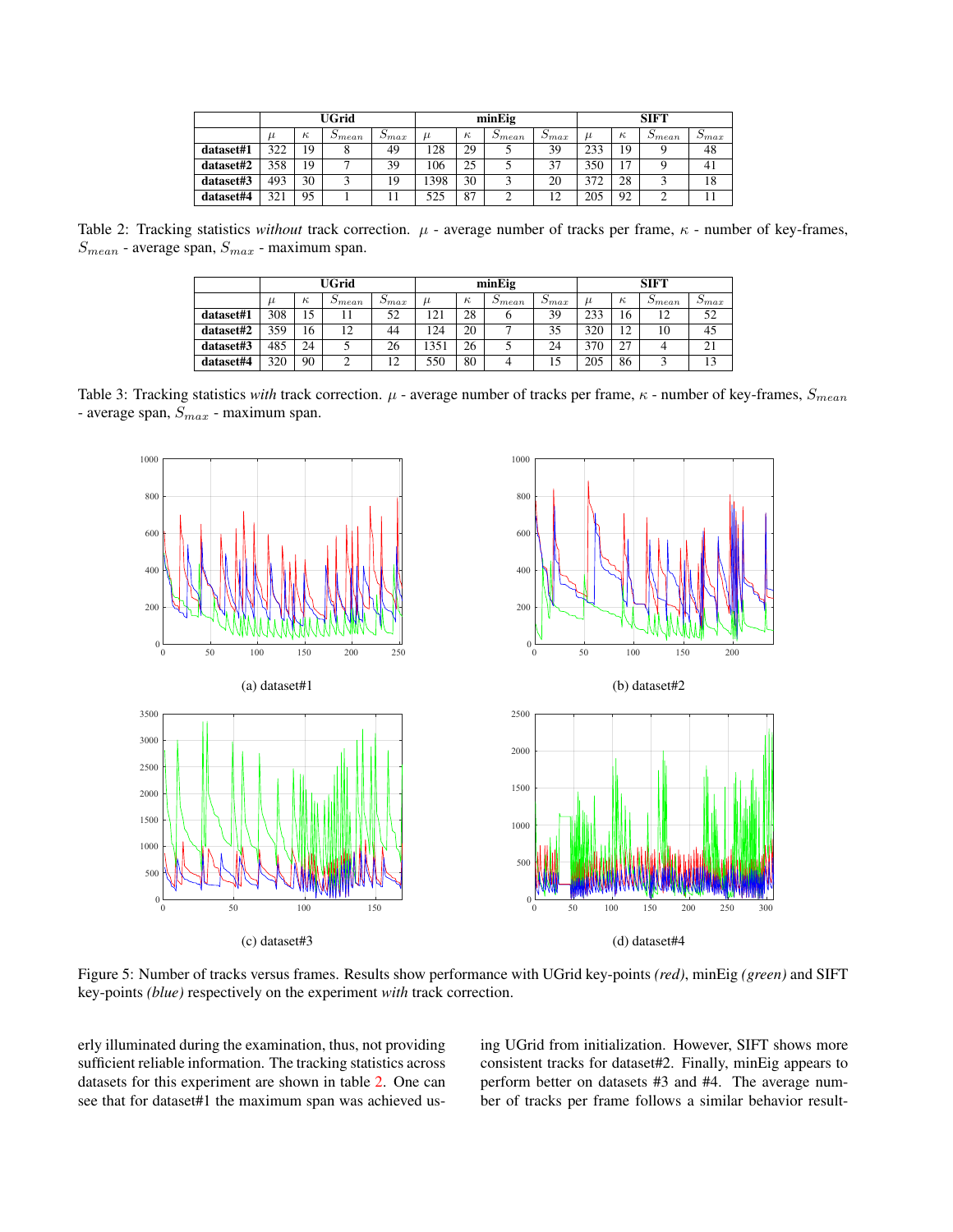<span id="page-6-2"></span>ing in more tracks for datasets #1 and #2 with a uniform grid while for datasets #3 and #4 more tracks are given by minEig. Overall it can be concluded that initializing with UGrid seems to be a tradeoff when we do not incorporate track correction. What happens once the correction step is included in the method? The results of this settings are given in figure [5.](#page-5-1) The graphs demonstrate that the number of tracks per frame slightly increased for all the datasets. This is supported by the statistics provided in table [3.](#page-5-2) Indeed, using the result of the evaluation of the similarity metrics, namely SHD, we obtain improvement for all the numbers and on the span and number of key-frames especially. This indicates that the track correction step using a simple global model with local neighborhood based adjustment is an efficient way to obtain longer tracks with better precision.

#### 4.3. Are We Reducing Drift?

As resulted from the previous experiments, tracking initialized with uniform grid and the SHD based track correction scheme provides long, consistent tracks. Now this gives us a solid base for BA initialization. Thus, in this section we evaluate the proposed method with its best performing settings. We compare the method implemented with and without local BA to the baseline method  $[19]$ . We use a Loop Closure Error (LCE) metric [\[18\]](#page-7-23). This shows how the composition of estimated transformations affects the global registration and accumulated drift. The idea is to initialize a uniform grid of points  $g_1, ..., g_{n_l}$  at the first frame of the sequence and use the set of pairwise estimated transformations applied sequentially to transfer the grid through the sequence. The metric computes the discrepancy between the initial and resulting sets of points as:

$$
\xi_{LCE} = \sqrt{\frac{1}{l} \sum_{i=1}^{n_l} ||g_i - \zeta||_2^2}
$$
 (6)

where  $\zeta = w(...(w(g, \theta_{1,2}))..., \theta_{i,1})$ . The comparison of our method and  $[19]$  are shown in table [4.](#page-6-0) Results show that the proposed method outperform the baseline method. A significant improvement can be observed on the version of the proposed method where the local BA step was used.

<span id="page-6-0"></span>

|                | dataset#1 | dataset#2 | dataset#3 | dataset#4 |
|----------------|-----------|-----------|-----------|-----------|
| proposed $(1)$ | 30.43     | 21.75     | 48.02     | 49.12     |
| proposed $(2)$ | 11.36     | 5.48      | 32.16     | 38.56     |
| baseline [19]  | 34.18     | 28.64     | 48.15     | 50.72     |

Table 4: LCE computed across datasets. The proposed (1) is the proposed method with UGrid used for tracks initialization and SHD based local correction step. The proposed (2) is the proposed  $(1)$  + local BA.

<span id="page-6-1"></span>

Figure 6: (Best viewed electronically) Examples of improved areas of the mosaics given in figure [1](#page-1-0) with corrected drift using proposed approach. First column - originals, second column - corrected versions.

Improvement on the mosaics is shown in figure [6.](#page-6-1) The vessel misalignment initially present in [6a](#page-6-1) (which corresponds to the first mosaic given in figure [1\)](#page-1-0) was corrected and the vessel remains continuous. The blurred vessel in figure [6c](#page-6-1) and duplicated one from figure [6e](#page-6-1) (which corresponds to the second mosaic given in figure [1\)](#page-1-0) were also corrected and visual quality has been improved as it is shown in figures [6d](#page-6-1) and [6f](#page-6-1) respectively.

### 5. Conclusion and Future Work

We have presented a method for drift reduction in mosaicing slit-lamp retinal video sequences. We have validated it using a simple global motion model that can efficiently produce long-term tracks with better precision for long video sequences. We also demonstrated that using a grid of points distributed uniformly over the visible part of the retina generally provides a better initialization for tracking. We have proposed a new local refinement procedure which can be applied not only for mosaicing slit-lamp images but also within the scope of other applications such as object tracking in the non-medical domain. The algorithm is planned to be extended and integrated into the interventional planning within the slit-lamp prototype developed at QuantelMedical.